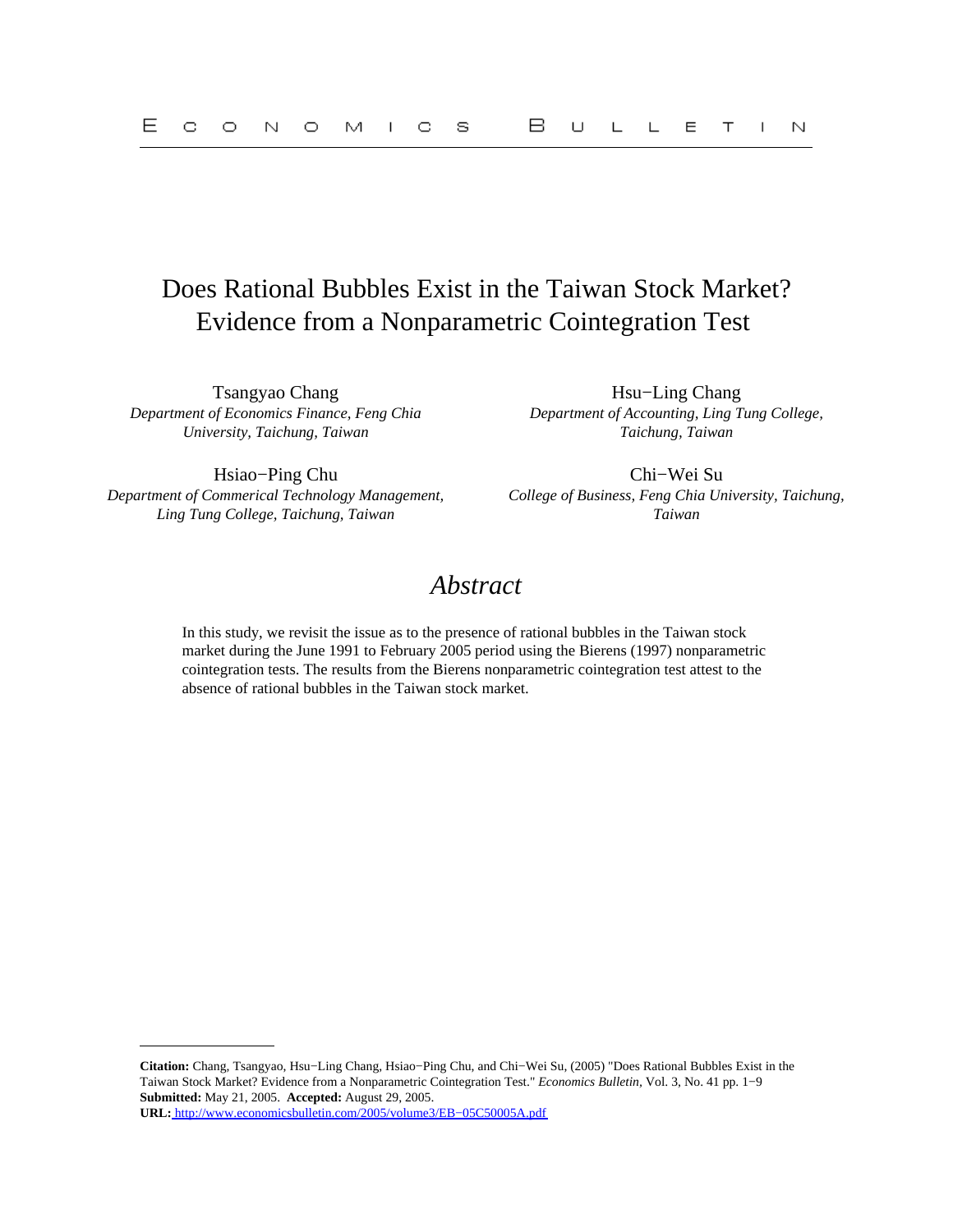## **1. INTRODUCTION**

This study investigates whether rational bubbles were present in the Taiwan stock market during the June 1991 to February 2005 period. The occurrence of rational bubbles signifies that no long-run relationships exist between stock prices and dividends. In pursuit of determining whether or not stock prices and dividends are cointegrated, empirical studies have, for the most part, employed cointegration techniques. Among the most notable of these is the widely employed Johansen cointegration test (Johansen, 1988; Johansen and Juselius, 1990) which is based on the linear autoregressive model and, as such, assumes that the underlying dynamics are in a linear form. From a theoretical perspective, there is no sound reason to assume that economic systems are intrinsically linear (see, Barnett and Serletis, 2000). In fact, numerous studies have empirically demonstrated that financial time series, such as stock prices, exhibit nonlinear dependencies (see, Hsieh, 1991; Abhyankar et al., 1997). Besides this, substantive evidence from the Monte Carlo simulations in Bierens (1997), in fact, has indicated that inherent to the conventional Johansen cointegration framework is a misspecification problem when the true nature of the adjustment process is nonlinear and that the speed of adjustment varies with the magnitude of the disequilibrium. The work of Balke and Fomby (1997) also pointed out a potential loss of power in conventional cointegration tests under the threshold autoregressive data generating process (DGP).

 Motivated by the above considerations, in this study, we examine the issue of rational bubbles in the Taiwan stock market during the June 1991 to February 2005 period, using the powerful nonparametric cointegration test, as developed by Bierens (1997). The results from the Bierens nonparametric cointegration test confirm the absence of rational bubbles.

### **2. DATA**

The empirical study employs the monthly Taiwan weighted stock price index and dividends data over the June 1991 to February 2005 period which we take from Taiwan Stock Exchange Corporation publications. The data begin from June 1991 since dividend data are available from this period. Table 1 provides summary statistics for the stock price index return and dividends data. As shown in Table 1, the average annualized stock index returns in the Taiwan stock market was about -1.2% over the entire sample period. The Jarque-Bera tests show that the distribution of both the stock price index returns and dividends data is non-normal. The Ljung-Box statistics with time lags of 4 and 8 periods for both of the variables show that significant linear and nonlinear dependencies exist in the stock index returns and dividends of Taiwan market.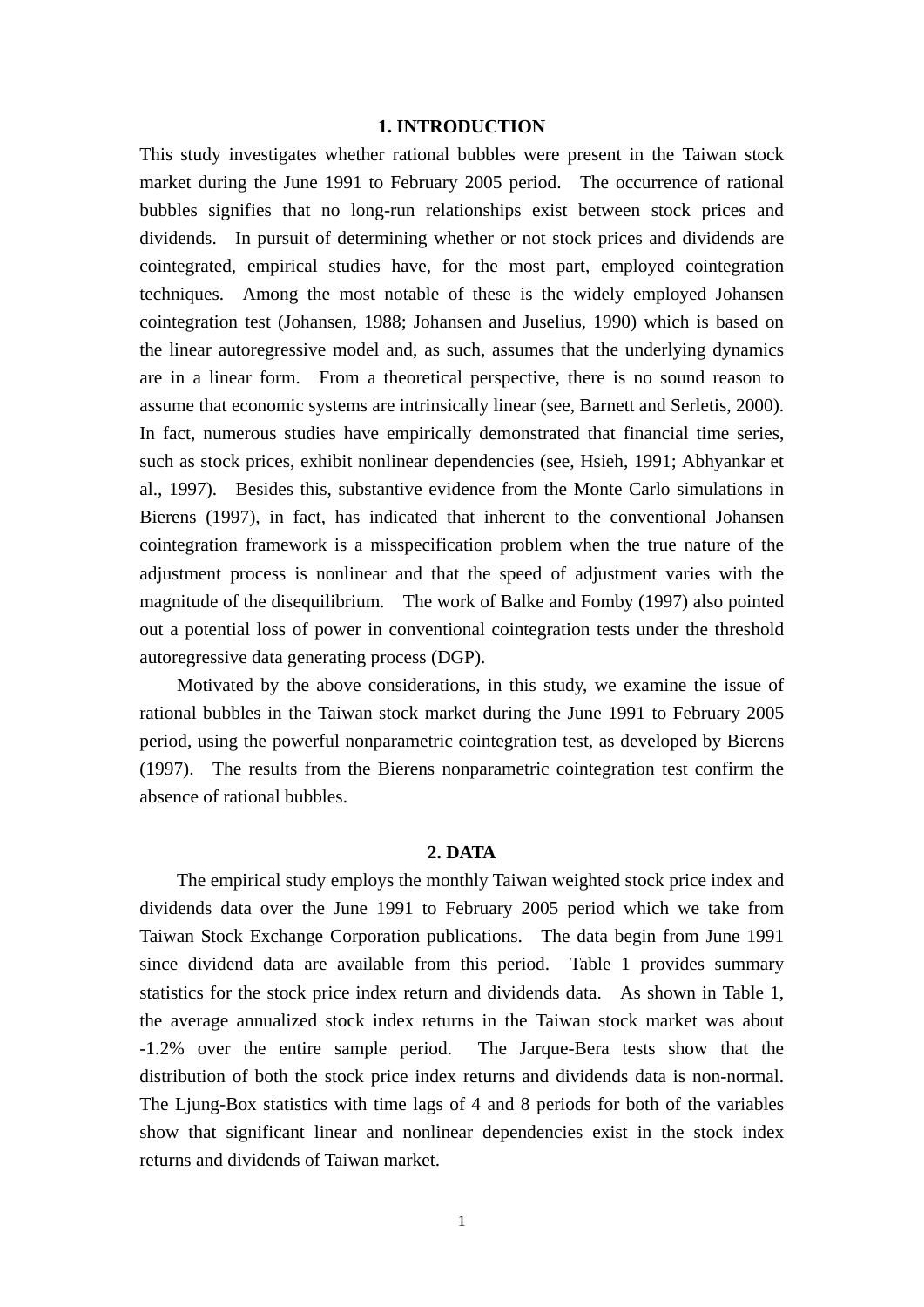|                    | $\Delta LP$ | LD        |
|--------------------|-------------|-----------|
| Mean               | $-0.0010$   | 5.3214    |
| Std. Dev.          | 0.0701      | 0.2450    |
| Max.               | 0.2039      | 5.8364    |
| Min.               | $-0.1978$   | 4.8037    |
| <b>Skewness</b>    | 0.4593      | $-0.1733$ |
| Kurtosis           | 3.4183      | 1.8823    |
| Jarque-Bera        | 6.9617**    | 9.4149*** |
|                    | (0.0307)    | (0.0090)  |
| Ljung-Box $Q(4)$   | 20.247***   | 503.12*** |
| Ljung-Box $Q(8)$   | 23.146***   | 831.31*** |
| Ljung-Box $Q^2(4)$ | 9.178*      | 502.60*** |
| Ljung-Box $Q^2(8)$ | 12.314      | 827.99*** |

Table 1 Summary Statistics of the Data

Notes: 1. Numbers in parentheses indicate the p-value for J-B normality.

2. The \*\*\*, \*\*, and \* indicate significance at the 0.01, 0.05 and 0.1 level, respectively.

 $3. \Delta LP = \ln P_1 - \ln P_{t-1}$ ,  $LD = \ln D_t$ .

#### **3. METHODOLOGY AND EMPIRICAL RESULTS**

#### *3.1 Unit Root Tests***.**

Recently, a general consensus has been emerging in support of the likelihood that stock price data exhibits nonlinearities and that such conventional tests for stationarity as the ADF unit root test have too low of a power to be able to detect the mean-reverting tendency of a series. It follows, then that stationary tests must be applied in a nonlinear framework. To this end, in this study, we use the nonlinear logistic unit test advanced by Leybourne et al. (1998) (henceforth, the LNV test).

 Following Leybourne et al. (1998), we consider the following three logistic smooth transition regression models:

$$
\text{Model A: } Y_t = \alpha_1 + \alpha_2 S_t(\gamma, \tau) + v_t \tag{1}
$$

$$
\text{Model B: } Y_t = \alpha_1 + \beta_1 t + \alpha_2 S_t(\gamma, \tau) + v_t \tag{2}
$$

$$
\text{Model C:} \ \ Y_t = \alpha_1 + \beta_1 t + \alpha_2 S_t(\gamma, \tau) + \beta_2 t S_t(\gamma, \tau) + v_t \tag{3}
$$

where  $v_t$  is a zero-mean I(0) process,  $S_t(\gamma, \tau)$  is the logistic smooth transition function, based on a sample of size T, where

$$
S_{t}(\gamma, \tau) = [1 + \exp\{-\gamma(t - \tau T)\}]^{-1} \quad \gamma > 0 \tag{4}
$$

The S function controls the smooth transition between regimes. The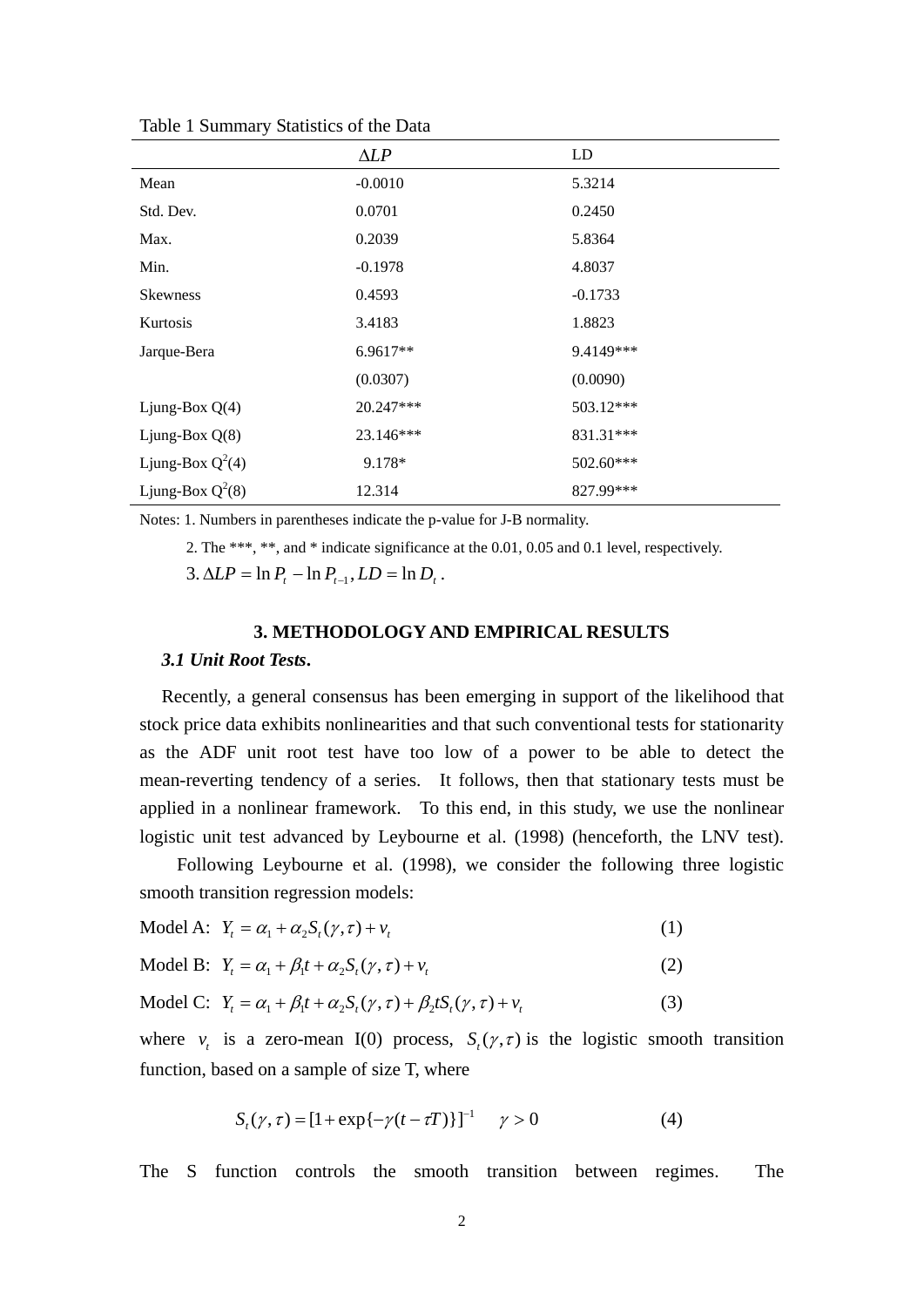parameter  $\tau$  determines the timing of the transition midpoint, for example, for  $\gamma > 0$ , we have  $S_{-\infty}(\gamma, \tau) = 0$ ,  $S_{+\infty}(\gamma, \tau) = 1$  and  $S_{\tau}(\gamma, \tau) = 0.5$ . The speed of transition is then determined by the parameter,  $\gamma$ . If  $\gamma$  is small, then the transition is slow--  $S_{i}(\gamma, \tau)$  takes a long period of time to traverse the interval (0,1). In the limiting case, with  $\gamma = 0$ ,  $S_{\gamma}(\gamma, \tau) = 0.5$  for all t. On the other hand, for large values of  $\gamma$ ,  $S_r(\gamma, \tau)$  traverses the interval (0,1) very rapidly As  $\gamma$  approaches +  $\infty$ , this function changes value from 0 to 1 instantaneously at time  $t = \tau T$ .

If we assume that  $v_t$  is a zero-mean I(0) process, then Model A implies  $Y_t$  is stationary around a mean which changes from  $\alpha_1$  to  $\alpha_1 + \alpha_2$ . Model B also allows the intercept to change from  $\alpha_1$  to  $\alpha_1 + \alpha_2$ , but includes a fixed slope term. Model C is the most flexible. Model C allows the intercept to change from  $\alpha_1$  to  $\alpha_1 + \alpha_2$ and allows the slope parameter to change, with the same speed of transition, from  $\beta_1$ to  $\beta_1 + \beta_2$ . If  $\gamma < 0$ , the initial and final model states are reversed but the interpretation of the parameters remains the same.

The tests of the Leybourne et al. (1998) are based on the following hypothesis:

- Ho:  $Y_t = U_t$ ,  $U_t = K + U_{t-1} + \varepsilon_t$ ,  $U_0 = \varphi$  (5)
- Ha: Model A, Model B or Model C,  $(6)$

where  $\varepsilon$  and  $v_t$  are both assumed to be stationary autoregressive moving average (ARMA) processes with zero mean. The test statistics are calculated in two steps:

Step 1. Using a nonlinear least squares (NLS) algorithm, estimate the deterministic component of the model and compute residuals  $(\hat{v})$  from Models A, B or C.

Step 2. Compute the ADF statistic, the t-ratio associated with  $\hat{\rho}$  in the ordinary least squares (OLS) regression,

$$
\Delta \hat{v}_t = \hat{\rho} \hat{v}_{t-1} + \sum_{i=1}^P \hat{\theta}_i \Delta \hat{v}_{t-i} + \hat{\eta}.
$$
\n(7)

The ADF statistics are denoted by  $S_\alpha$ ,  $S_{\alpha(\beta)}$  and  $S_{\alpha\beta}$ , respectively, where the residuals are calculated from Models A, B or C. Following the Leybourne et al. (1998), we also calculate critical values tailored to our present sample size  $(T = 165)$  using Monte Carlo simulation with 10,000 draws.

 Table 2 presents the LNV nonlinear stationary test results, and they clearly indicate that both the stock prices and dividends series are integrated of order one.

For comparison, we also incorporate the Augmented Dickey and Fuller (1981, ADF), the Phillips and Perron (1988, PP) and the Kwiatkowski *et al.* (1992, KPSS) tests into our study. Table 3 shows the results from the non-stationary tests for the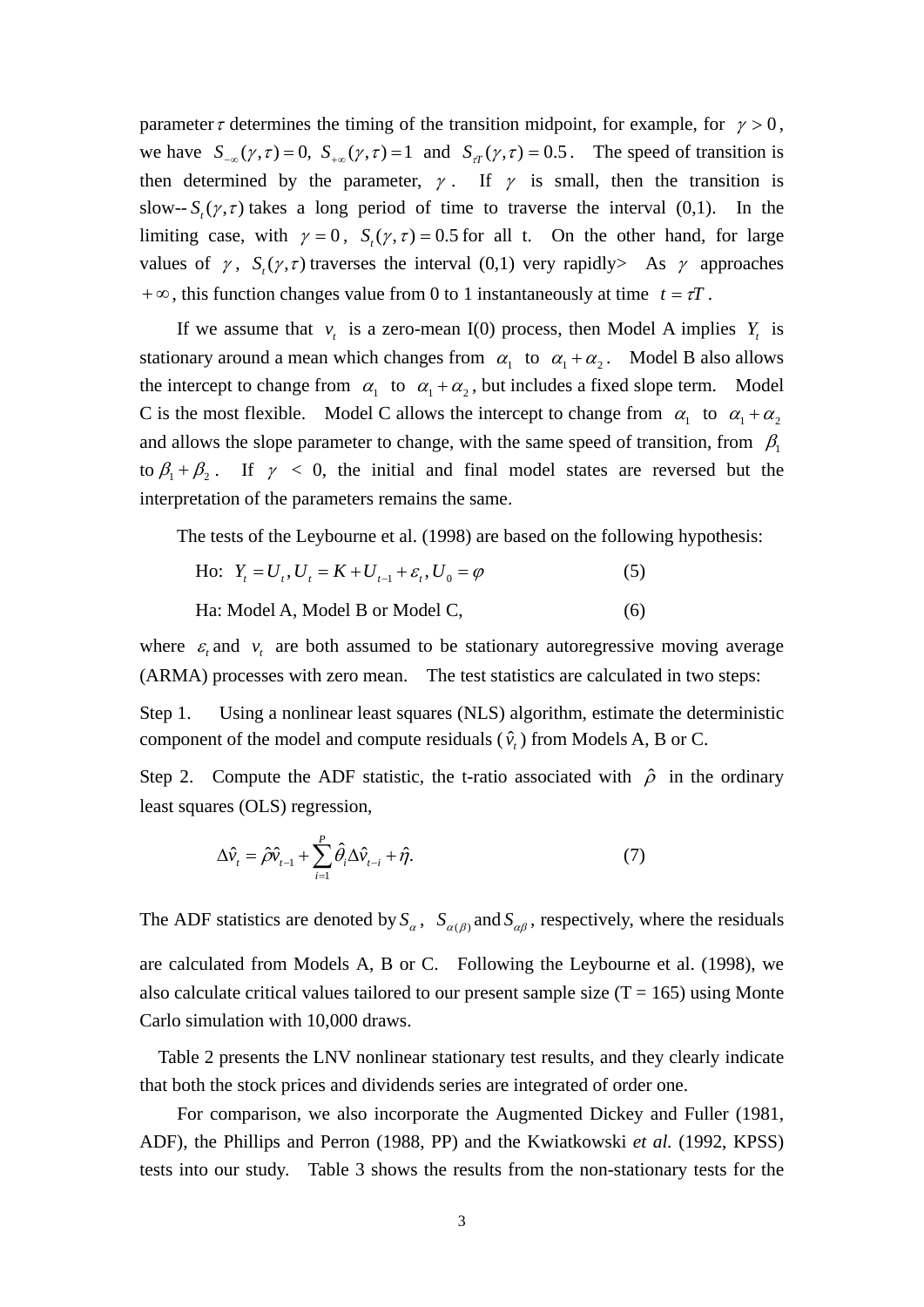stock prices and dividends using the ADF, PP and the KPSS tests. Again, the test results further indicate that the stock prices and dividends are integrated of order one, I(1). In light of these results, we proceed to test whether there were rational bubbles in the Taiwan stock market during the sample period, and to this end, we employ the Bierens (1997) nonparametric cointegration approach.

| Variable | <b>KSS</b> Statistic | 1%       | 5%       | 10%      |
|----------|----------------------|----------|----------|----------|
| LP       | $-4.635(1)[C]$       |          |          |          |
| ALP      | $-5.874(1)[C]^{***}$ |          |          |          |
| LD       | $-3.726(1)[C]$       | $-5.514$ | $-4.917$ | $-4.663$ |
| ALD      | $-5.143(1)[C]^{***}$ |          |          |          |

Table 2 Nonlinear Logistic Unit Root Test Results

Notes: 1. Simulated critical values are calculated based on Monte Carlo simulation with 10,000 draws.

2. The number in parentheses indicates the selected lag order of the testing model.

3. The character in the bracket indicates the model selected based on Schwartz Criteria (SC).

4. The \*\*\*, \*\*, and \* indicate significance at the 0.01, 0.05 and 0.1 levels, respectively.

| A. Level            |                   |                   |                  |                  |                |                  |
|---------------------|-------------------|-------------------|------------------|------------------|----------------|------------------|
|                     | ADF               |                   | PP               |                  | <b>KPSS</b>    |                  |
|                     | Intercept         | Trend             | Intercept        | Trend            | Intercept      | Trend            |
| LP                  | $-2.8383(1)$ *    | $-2.8292(1)$      | $-2.3333[1]$     | $-2.3296$ [1]    | 0.2263[10]     | $0.2264[10]$ *** |
| LD                  | $-2.2105(1)$      | $-2.2177(1)$      | $-2.3489[2]$     | $-2.6794[0]$     | $0.6796[10]**$ | 0.2819[10]       |
| B. First difference |                   |                   |                  |                  |                |                  |
|                     | <b>ADF</b>        |                   | PP               |                  | <b>KPSS</b>    |                  |
|                     | Intercept         | Trend             | Intercept        | Trend            | Intercept      | Trend            |
| LP                  | $-9.0021(0)$ ***  | $-8.9724(0)$ ***  | $-8.6359[8]$ *** | $-8.6001[8]***$  | 0.0545[1]      | 0.0578[1]        |
| LD                  | $-16.3703(0)$ *** | $-16.3464(0)$ *** | $-16.3354[2]***$ | $-16.2760[3]***$ | 0.1046[7]      | 0.0623[7]        |

Notes: 1. The number in parentheses indicates the selected lag order of the ADF model. Lags are chosen based on Campbell and Perron(1991)

 2. The number in brackets indicates the selected lag truncation for the Bartlett kernel, as suggested by the New-West(1987) test..

3. The \*\*\*, \*\*, and \* indicate significance at the 0.01, 0.05 and 0.1 levels, respectively.

## *3.2. Nonlinear Test of the Error-Correction Term*

 As mentioned earlier, the evidence from the Monte Carlo simulations in Bierens (1997) indicates that the conventional Johansen cointegration framework has a misspecification problem when the true nature of the adjustment process is nonlinear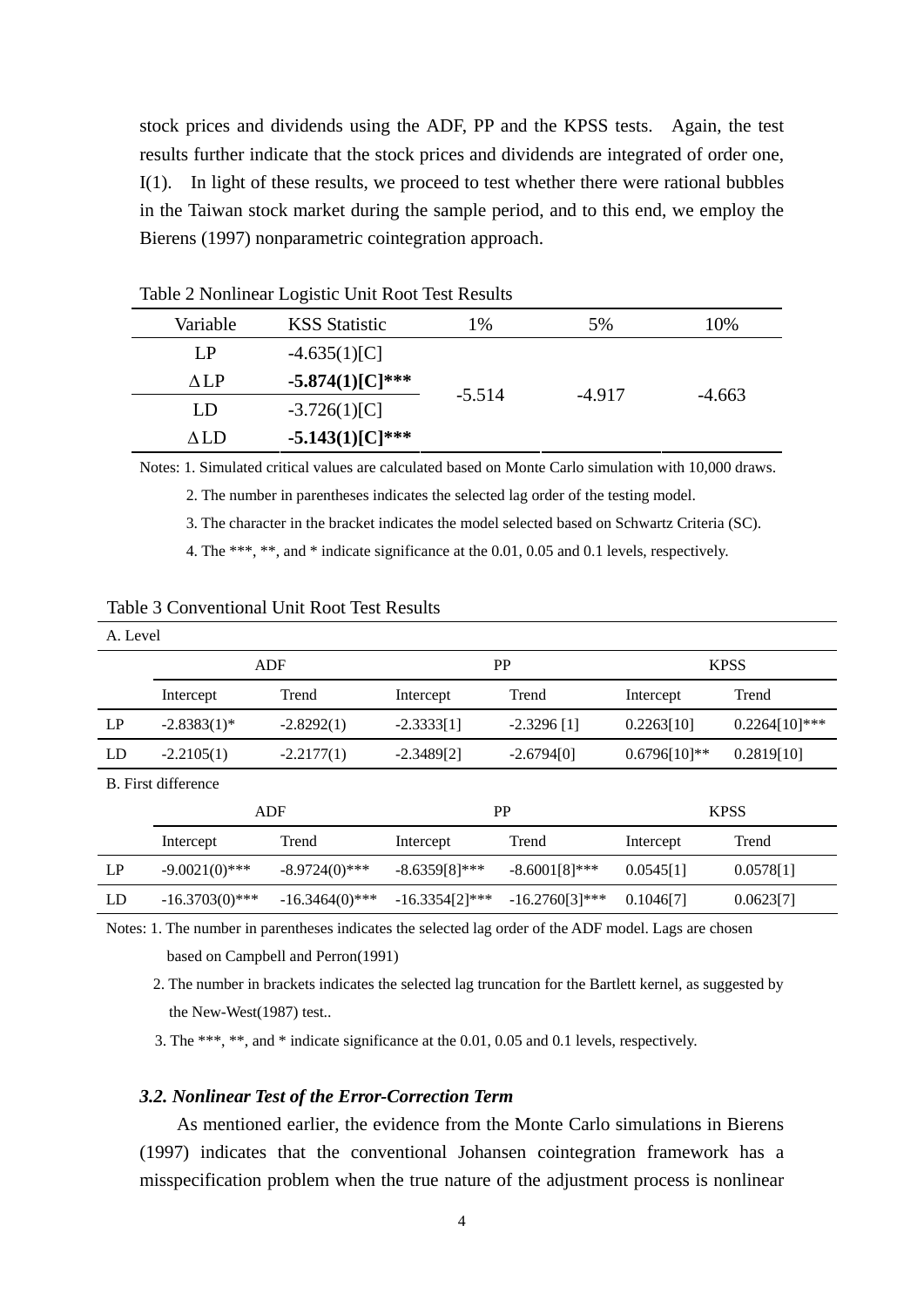and the speed of adjustment varies with the magnitude of the disequilibrium. Bearing this in mind, we follow Granger and Teräsvorta (1993) by employing a nonlinear test on our error-correction term. The detailed procedures are not presented here due to space constraints but are available upon request Table 4 gives the results for the different delay parameters; these demonstrate that the true nature of the adjustment process is nonlinear and that the speed of adjustment varies with the magnitude of the disequilibrium.

| Null  |                    | Delay(d) |           |               |        |        |        |
|-------|--------------------|----------|-----------|---------------|--------|--------|--------|
|       |                    |          |           | $\mathcal{R}$ | 4      |        | 6      |
| $H_0$ | F-Statistic 1.1588 |          | $2.0849*$ | 1.3329        | 1.6587 | 2.0392 | 1.3631 |
|       | P-Value            | 0.3313   | 0.0580    | 0.2458        | 0.1349 | 0.0638 | 0.2331 |

Table 4 Nonlinearity Test

Notes: An asterisk (\*) indicates the lowest *P*-value

#### *3.3. Nonparametric Cointegration Test of Bierens (1997)*

 Bierens (1997) pointed out that one of the major advantages of his nonparametric method lies in its superiority to detect cointegration when the error correction mechanism is nonlinear. Hence, we have full confidence in using this test in our study.

 The Bierens nonparametric cointegration test considers the general framework to be:

$$
y_t = \pi_0 + \pi_1 t + z_t \tag{8}
$$

where  $\pi_0(qx)$  and  $\pi_1(qx)$  are the terms for the optimal mean and trend vectors, respectively, and  $z_t$  is a zero-mean unobservable process such that  $\Delta z_t$  is stationary and ergodic. Apart from these conditions of regularity, the method does not require further specifications of the DGP for  $y_t$ , and in this sense, it is completely nonparametric.

 The Bierens method is based on the generalized eigenvalues of the matrices  $A_m$  and  $(B_m + cT^{-2}A_m^{-1})$ , where  $A_m$  and  $B_m$  are defined in the following matrices:

$$
A_m = \frac{8\pi^2}{T} \sum_{k=1}^m k^2 \left(\frac{1}{T} \sum_{t=1}^T \cos(2k\pi(t-0.5)/T) z_t\right) \left(\frac{1}{T} \sum_{t=1}^T \cos(2k\pi(t-0.5)/T) z_t\right)'
$$
(9)

$$
B_m = 2T \sum_{k=1}^m \left(\frac{1}{T} \sum_{t=1}^T \cos(2k\pi(t-0.5)/T) \Delta z_t\right) \left(\frac{1}{T} \sum_{t=1}^T \cos(2k\pi(t-0.5)/T) \Delta z_t\right)'
$$
(10)

which are computed as the sums of the outer-products of the weighted means of  $y_t$  and  $\Delta y_t$ , and where T is the sample size. To ensure invariance in the test statistics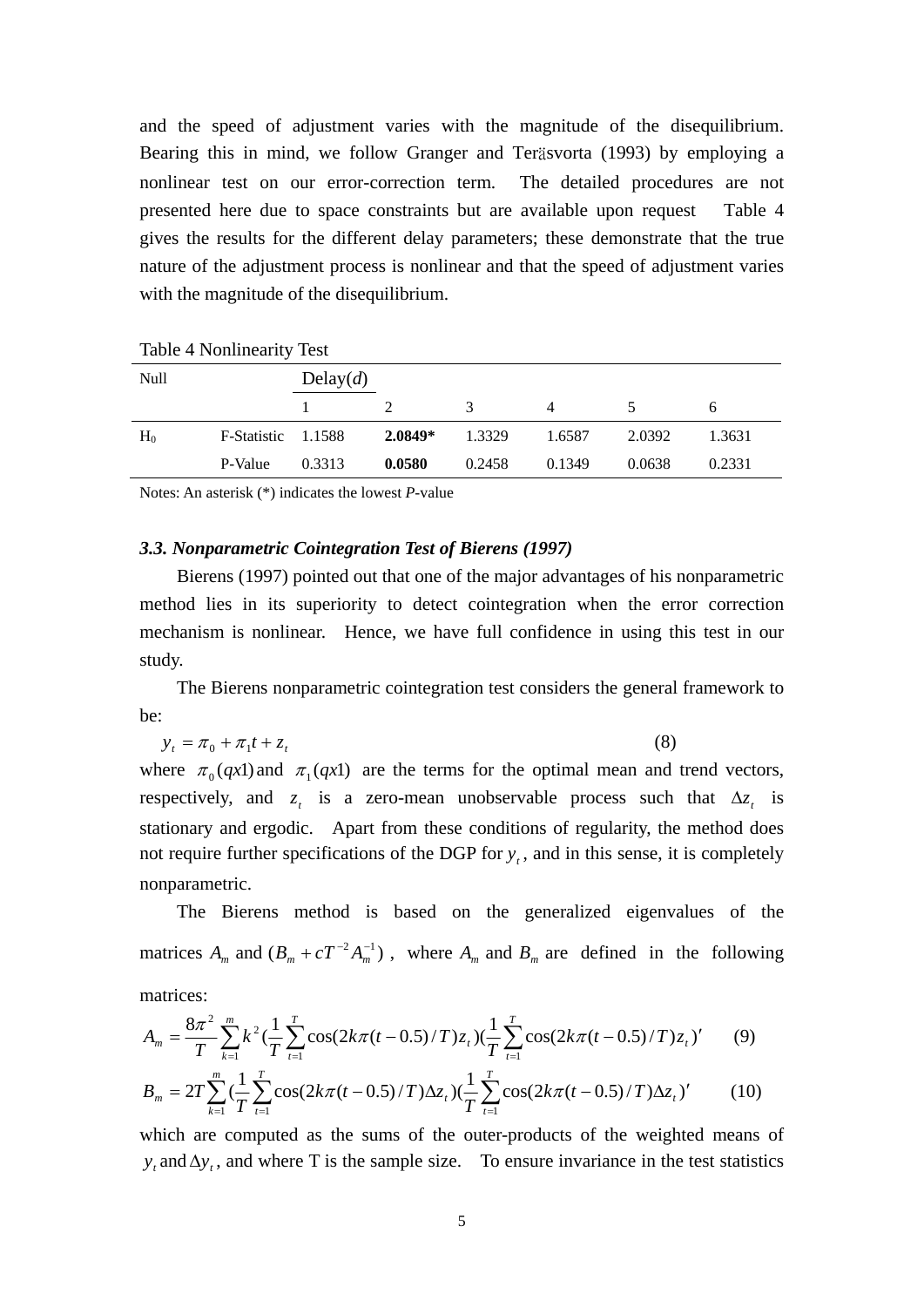to drift terms, we recommend using the weighted functions of  $cos(2k\pi (t - 0.5)/T)$ . Very much like the properties in the Johansen likelihood ratio method are the ordered generalized eigenvalues that we obtain from this nonparametric approach. These serve as the solution to the problem  $\det[P_T - \lambda Q_T] = 0$  when we define the pair of random matrices  $P_T = A_m$  and  $Q_T = (B_m + cT^{-2}A_m^{-1})$ . Thus, we can use these to test the hypothesis for the cointegration rank r. To estimate r, Bierens (1997) proposed two statistics tests. One is the  $\lambda$  min test which corresponds to Johansen's maximum likelihood procedure, and it tests hypothesis  $H_0(r)$  against hypothesis  $H_1(r+1)$ . The critical values are tabulated in his article (1997). The second set of statistic is determined by the  $g_m(r_0)$  test, which is computed from the Bierens's generalized eigenvalues:

$$
\hat{g}_{m}(r_{0}) = \begin{cases}\n(\prod_{k=1}^{n} \hat{\lambda}_{k,m})^{-1}, if ....r_{0} = 0 \\
(\prod_{k=1}^{n-r} \hat{\lambda}_{k,m})^{-1} (T^{2r} \prod_{k=n-r+1}^{n} \hat{\lambda}_{k,m}), if ...r_{0} = 1, ...., n-1 \\
T^{2n} \prod_{k=1}^{n} \hat{\lambda}_{k,m}, if ....r_{0} = n\n\end{cases}
$$
\n(11)

This statistic employs the tabulated optimal values (see Bierens, 1997, Table 1) for m when  $n > r_0$ , provided that we select  $m = n$  for  $n = r_0$ . This verifies that  $\hat{g}_m(r_0) = O_p(1)$  for  $r = r_0$ , and in terms of probability, it converges to infinity if  $r \neq r_0$ . Hence, a consistent estimate of r is given by  $\hat{r}_m = \arg \min_{r_0 \leq n} {\{\hat{g}_m(r_0)\}}$ . This

statistic is an invaluable tool when double-checking the determination of r. Table 5 presents the results of from both the  $\lambda$  min test and the  $g_m(r_0)$  test. The  $\lambda$  min test results strongly suggest that there are long-run relationships between stock price and dividends. These findings are further supported by the  $g_m(r_0)$  statistics given in Table 5, with the smallest value only appearing in the cointegrating rank of  $r = 1$ . These results reveal that rational bubbles were nonexistent in the Taiwan stock market during the June 1991 to February 2005 period**.** 

| A. $\lambda$ min Test           | 5% critical value |            |            | 10% critical value |
|---------------------------------|-------------------|------------|------------|--------------------|
| $H_0: r = 0$<br>$H_a$ : $r = 1$ | $0.00069**$       | (0, 0.005) | $0.00069*$ | (0, 0.017)         |
| $H_0: r=1$                      |                   |            |            |                    |
| $H_a$ : $r = 2$                 | 4.6873            | (0, 0.111) | 4.6873     | (0, 0.054)         |

Table 5.Bierens Nonparametric Cointegration Test Results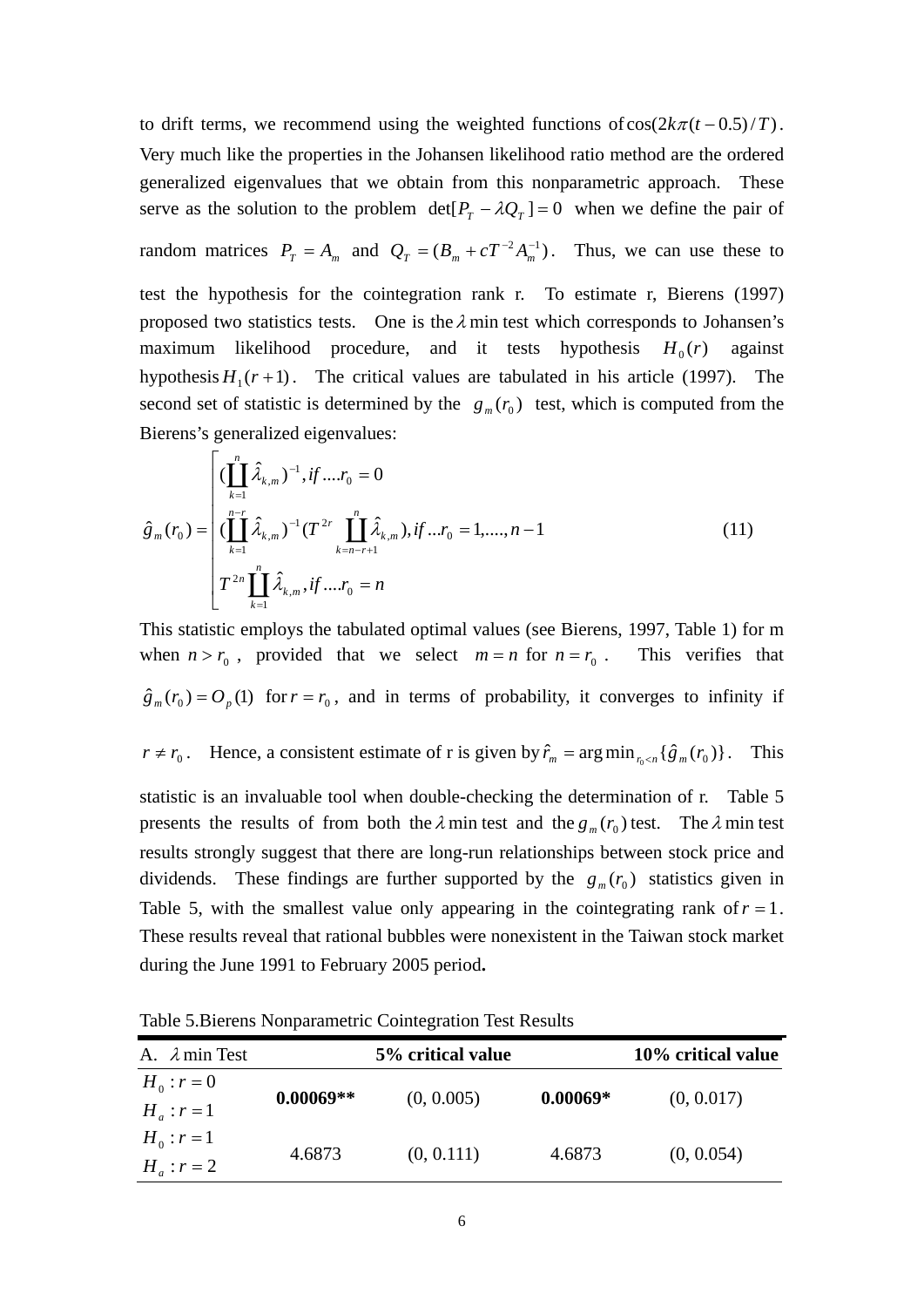| B. $g_m(r_0)$ Test     |                |  |
|------------------------|----------------|--|
| Cointegration rank (r) | $g_{m}(r_{0})$ |  |
| $r_0 = 0$              | $30.9781e+001$ |  |
| $r_0 = 1$              | 39.5168e-001   |  |
| $r_0 = 2$              | 23.3517e+005   |  |

Notes: 1. \*, \*\* and \*\*\* denote significance at the 10%, 5% and 1% level, respectively.

2. Both the results of the  $\lambda$  min test and the  $g_m(r_0)$  test indicate one cointegration rank.

## **4. CONCLUSIONS**

In this study, we investigate whether rational bubbles existed in the Taiwan stock market during the June 1991 to February 2005 period by using the Bierens nonparametric cointegration test for data covering the same period. The results from the Bierens nonparametric cointegration test indicate that rational bubbles could not have been present in the Taiwan stock market in that period.

### **ACKNOWLEDGEMENTS**

The authors are grateful to Professor H. J. Bierens who kindly provided the EasyReg program.

#### **REFERENCES**

Abhyankar, A. H., L. S. Copeland, L.S. and W Wong. (1997) "Uncovering Nonlinear Structure in Real Time Stock Market Indexes: the S&P 500, the DAX, the Nikk 225, and the FTSE 100" *Journal of Business and Economic Statistics, 15, 1-14.* 

Balke, N.S. and T. B. Fomby. (1997) "Threshold Cointegration", *International Economic Review, 38, 627-645.* 

Barnett, W.A. and A Serletis. (2000) "Martingales, Nonlinearity, and Chaos" *Journal of Economic Dynamics and Control, 24, 703-724.* 

Bierens, H. J. (1997) "Nonparametric Cointegration Analysis" *Journal of Econometrics*, *77, 379-404*.

Bierens, H. J. (2004) "EasyReg International" Department of Economics, Pennsylvania State University, University Park, P.A. USA.

Campbell, J and Pierre Perron. (1991) "What Macroeconomists Should Know about